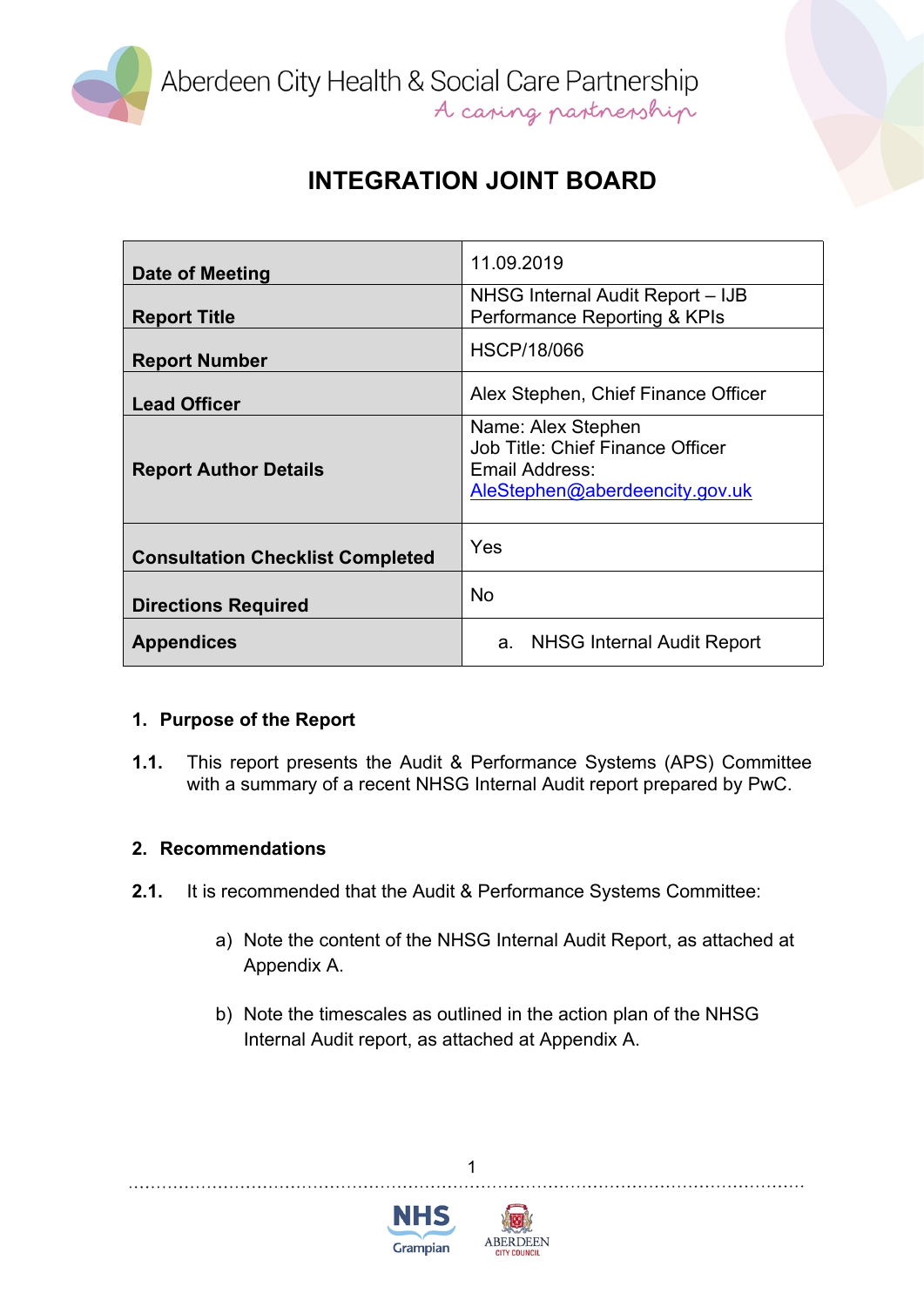

Aberdeen City Health & Social Care Partnership<br>A caring partnership

## **INTEGRATION JOINT BOARD**

### **3. Summary of Key Information**

- **3.1.** The internal audit report assesses performance reporting and Key Performance Indicator processes at the Aberdeenshire, Aberdeen City and Moray Health & Social Care Partnerships (HSCPs).
- **3.2.** The scope of this review was to assess the design and operating effectiveness of key controls with the Key Performance Indicator (KPI) reporting process for performance reporting. It focused on performance indicators; data gather and performance reporting.
- **3.3.** In general, PwC found that processes and controls to help mitigate the risks Aberdeen City HSCP faces are implemented or are in the process of being implemented.
- **3.4.** The report highlights three low risk findings in relation to control improvement opportunities, two of which relate to Aberdeen City. These two findings are described in further detail in section 6.

### **4. Implications for IJB**

- **4.1. Equalities –** there are no direct implications arising from this report. However, the identification of owners to drive improvement and change and the gathering of more localised data will assist in ensuring the equality outcomes are achieved.
- **4.2. Fairer Scotland Duty –** there are no direct implications arising from this report. However, the identification of owners to drive improvement and change and the gathering of more localised data will assist in ensuring Fairer Scotland duties are achieved.
- **4.3. Financial –** there are no direct implications arising from this report.
- **4.4. Workforce -** there are no direct implications arising from this report.
- **4.5. Legal** there are no direct implications arising from this report.
- **4.6.** Other NA



 $\mathfrak{p}$